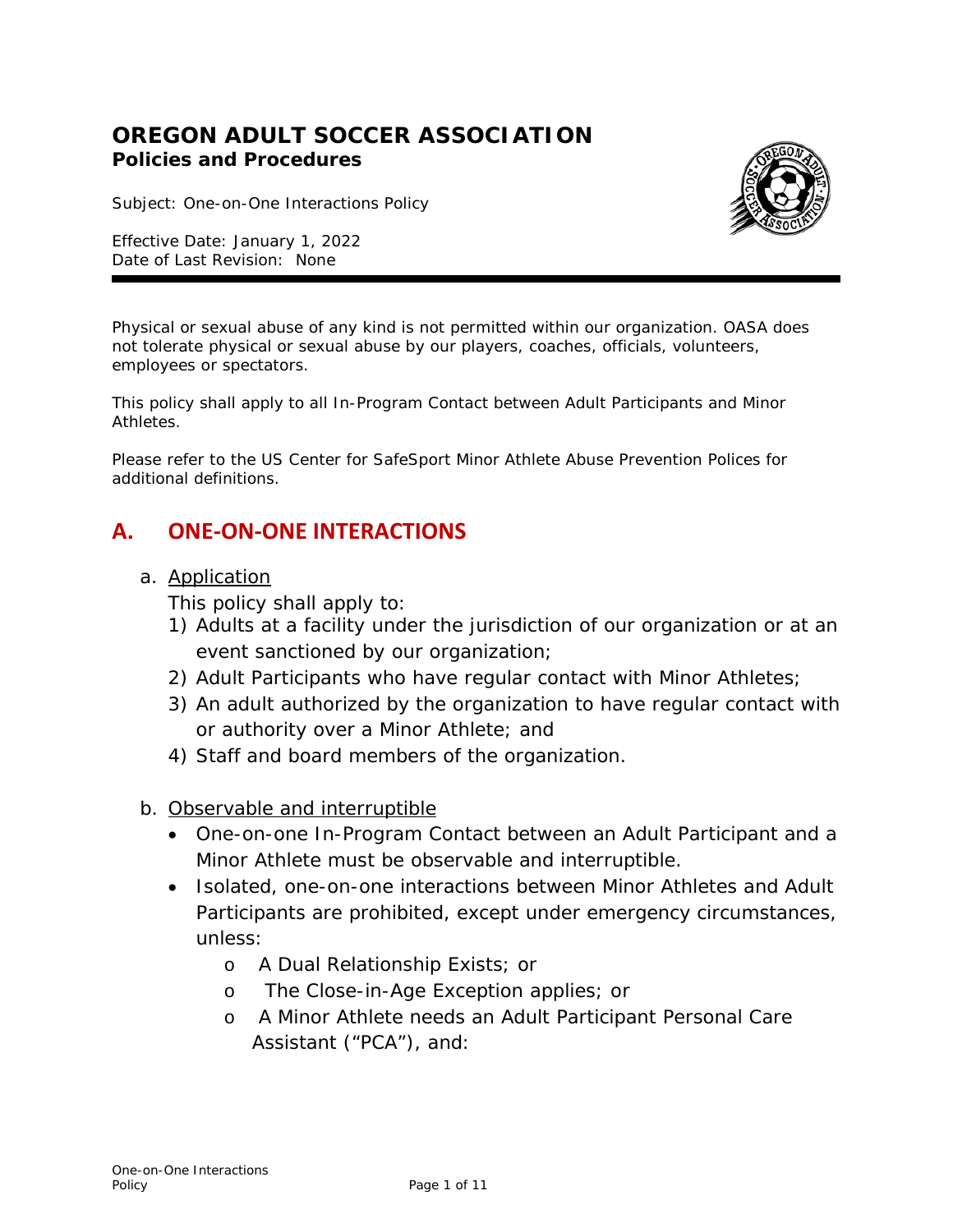- **The Minor Athlete's parent/guardian has provided** written consent to the organization for the Adult Participant PCA to work with the Minor Athlete; and
- **The Adult Participant PCA has complied with the** organization's education and training requirements; and
- The Adult Participant PCA has complied and/or successfully cleared by the organization's screening process.
- c. Meetings and Training Sessions
	- Meetings between Adult Participants and minors at a facility under the jurisdiction of our organization or at an event sanctioned by our organization may only occur if another adult is present, except under emergency circumstances, unless the exceptions listed in A.b. (listed above) apply. Such meetings must occur where interactions can be easily observed and at an interruptible distance from another adult.
	- If a one-on-one meeting takes place in an office, the door to the office must remain unlocked and open. If available, it will occur in an office that (if available) has windows, with the windows unobscured, and blinds, and/or curtains remaining open during the meeting.
- d. Meetings with mental health care professionals

If a mental health care professional meets with a Minor Athlete at a sanctioned event or a facility, which is partially or fully under our jurisdiction, the meeting must be observable and interruptible except if: (1) the door remains unlocked, (2) another adult is present at the facility, (3) the other adult is advised that a closed-door meeting is occurring, although the minor's identity need not be disclosed; (4) the organization is notified that the provider will be meeting with a Minor Athlete, and (5) written legal guardian consent consistent with applicable laws and ethical standards is obtained by the mental health care professional, with a copy provided to our organization.

e. Individual training sessions

Individual training sessions between Adult Participants and Minor Athletes are permitted at a facility under the jurisdiction of our organization or at an event sanctioned by our organization if the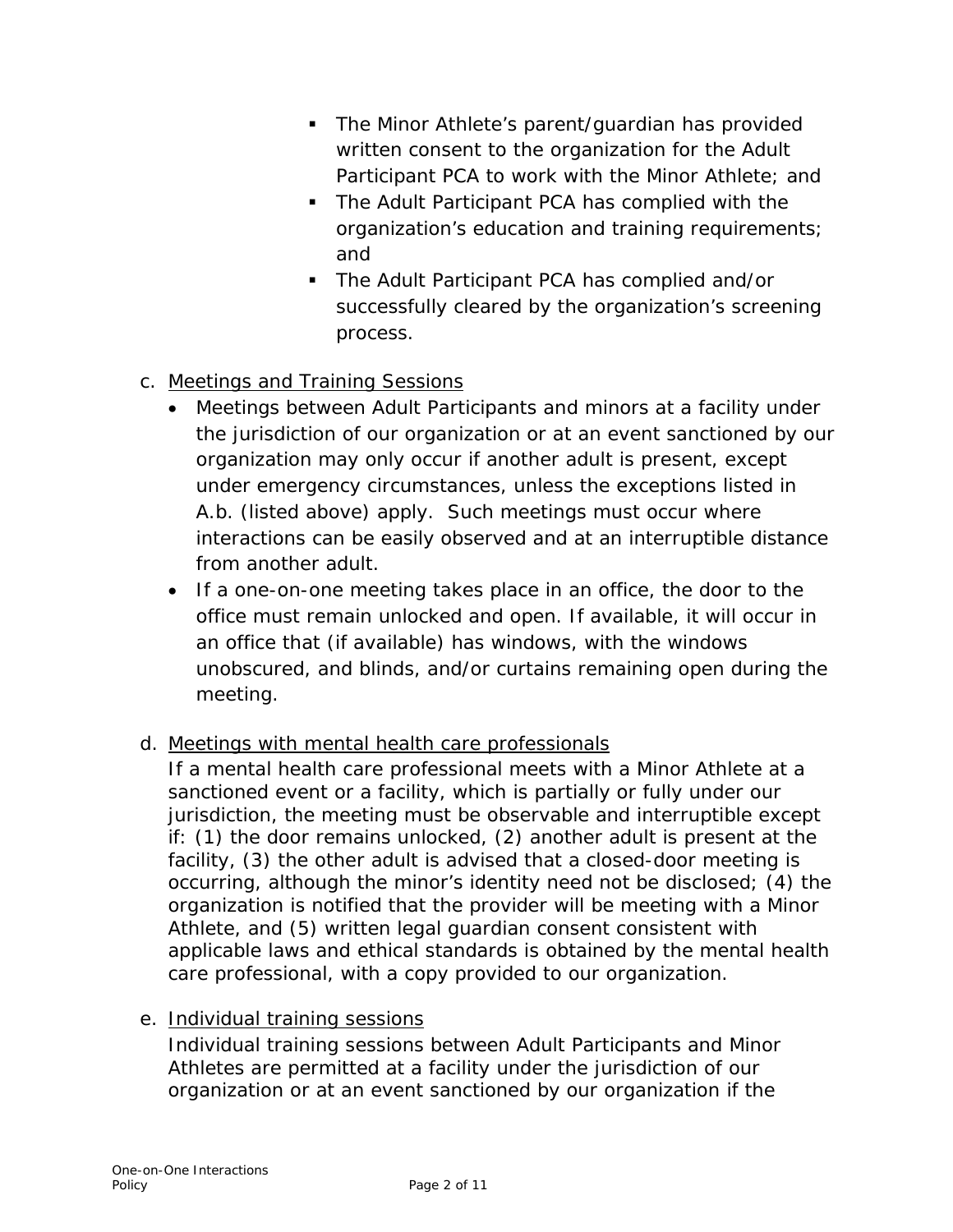training session is observable and interruptible by another adult. The Adult must obtain the written permission of the minor's legal guardian in advance of the individual training session. Parents, guardians, and other caretakers must be allowed to observe the training session. Permission for individual training sessions must be obtained at least every six months, and such permission may be withdrawn at any time.

One-on-one, In-Program, individual training sessions must be observable and interruptible except if one or more of the exceptions in A.b (listed above) apply.

- f. The Adult Participant providing the individual training must obtain the written permission of the minor's legal guardian at least annually, which may be withdrawn at any time. Parents, guardians, and other caretakers must be allowed to observe the training session.
- g. Monitoring

When one-on-one interactions between Adult Participants and Minor Athletes occur at a facility under the jurisdiction of our organization or at an event sanctioned by our organization, other Adult Participants will monitor these interactions. Monitoring includes knowing that the one-on-one interaction is occurring, the approximate planned duration of the interaction, and randomly dropping in on the session.

#### h. Out-of-program contacts

Adult Participants are prohibited from interacting one-on-one with unrelated Minor Athletes in settings outside of the program (including, but not limited to, one's home, restaurants, and individual transportation), unless parent/legal guardian consent is provided for each out-of-program contact. Such arrangements are nonetheless strongly discouraged.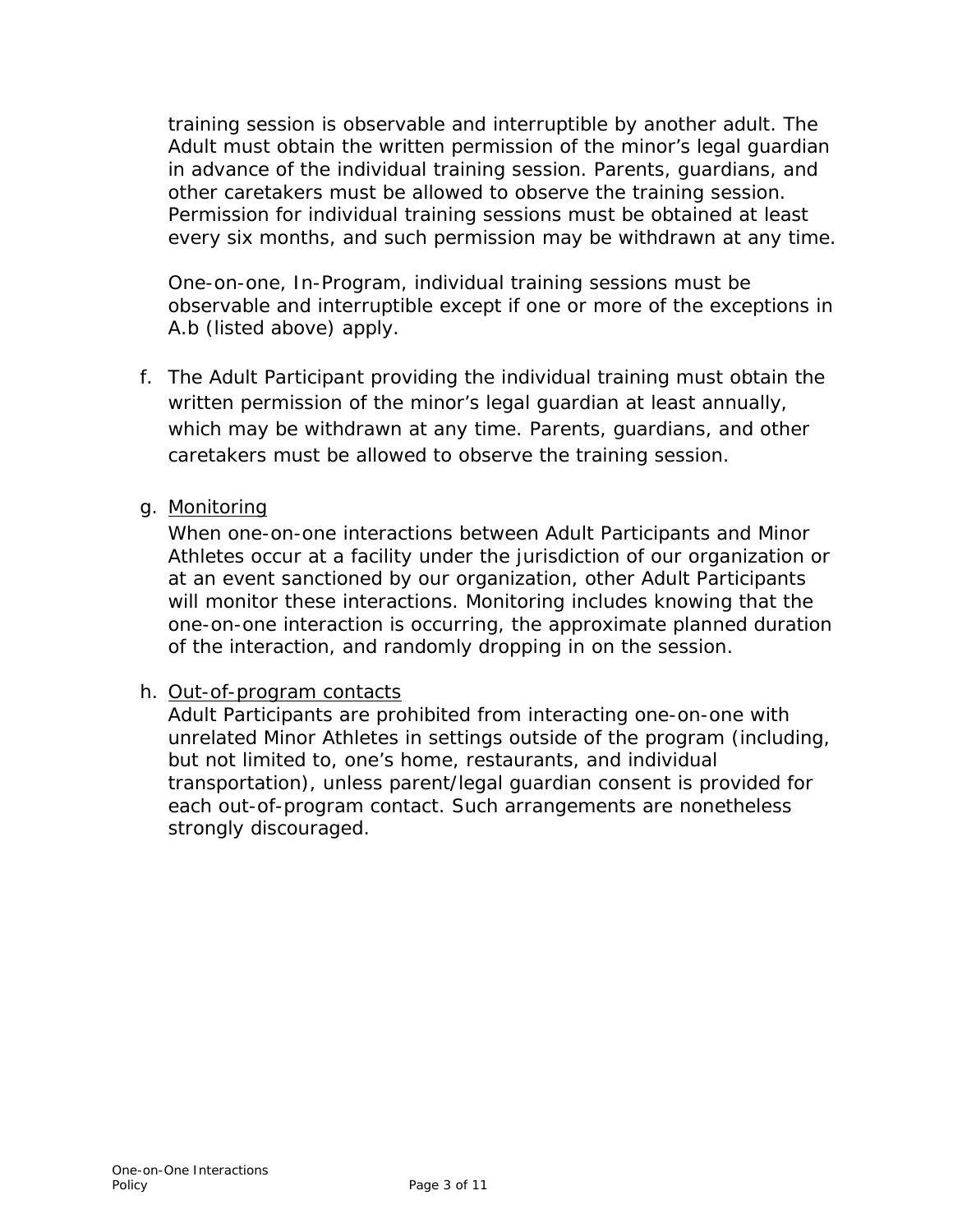# **B. MASSAGES AND RUBDOWNS**

## a. Application

This policy shall apply to:

- 1) Adult Participants at a facility under the jurisdiction of the organization;
- 2) Adult Participants who have regular contact with Minor Athletes;
- 3) An adult authorized by the organization to have regular contact with or authority over a Minor Athlete; and
- 4) Staff and board members of the organization.
- b. Licensed, certified professional
	- Any massage or rubdown performed by an Adult Participant on a Minor Athlete at a facility under the jurisdiction of our organization or at an event sanctioned by our organization are prohibited unless such Adult is a licensed massage therapist.
	- Any massage or rubdown performed at a facility under the jurisdiction of our organization or at an event sanctioned by our organization by a licensed professional must be observable and interruptible. Any massage of a Minor Athlete must be done with at least one other adult present and must never be done with only the Minor Athlete and licensed massage therapist in the room.
	- Even if a coach is a licensed massage therapist, the coach shall not perform a rubdown or massage of a Minor Athlete under any circumstance.
	- The provider of any massage or other athletic training therapy should narrate the steps in the activity before taking them, seeking assent of the Minor Athlete throughout the process.

#### c. Written consent

Written consent by a legal guardian shall be obtained at least annually before providing any massage, or rubdown on a Minor Athlete. This consent may be withdrawn at any time. Parents must be permitted to be in the room as an observer.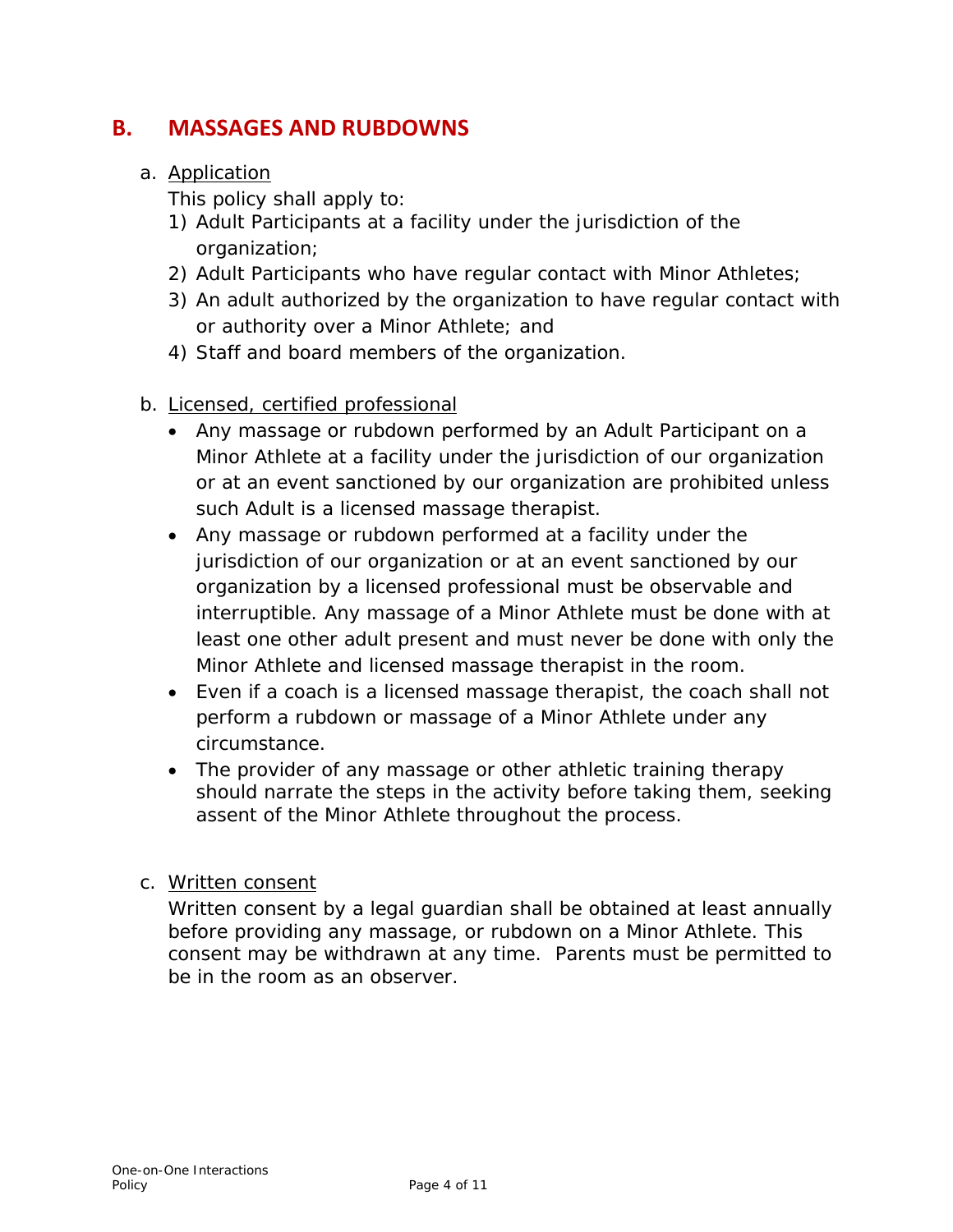# **C. LOCKER ROOMS AND CHANGING AREAS**

## a. Application

This policy shall apply to:

- 1) Adult Participants at a facility under the jurisdiction of organization or at an event sanctioned by the organization;
- 2) Adult Participants who have regular contact with Minor Athletes;
- 3) An adult authorized by the organization to have regular contact with or authority over a Minor Athlete; and
- 4) Staff and board members of the organization.
- b. Use of recording devices

Use of any device's (including a cell phone's) recording capabilities, including voice recording, still cameras, and video cameras in locker rooms, rest rooms, changing areas, or similar spaces at a facility under our organization's jurisdiction is prohibited. Exceptions may be made for media and championship celebrations, provided that: parent/legal guardian consent has been obtained, such exceptions are approved by the organization, everyone is fully clothed, and two or more Adult Participants are present.

- c. Isolated one-on-one interactions
	- All one-on-one, In-Program contact between an Adult Participant and a Minor Athlete in a locker room, rest room, or changing area under our jurisdiction must be observable and interruptible, except if:
		- o A Dual Relationship Exists; or
		- o The Close-In-Age Exception applies; or
		- o A Minor Athlete needs an Adult Participant Personal Care Assistant ("PCA"), and:
			- **The Minor Athlete's parent/guardian has provided** written consent to the Amateur Organization Member for the Adult Participant PCA to work with the Minor Athlete; and
			- **The Adult Participant PCA has complied with the** organization's education and training requirements; and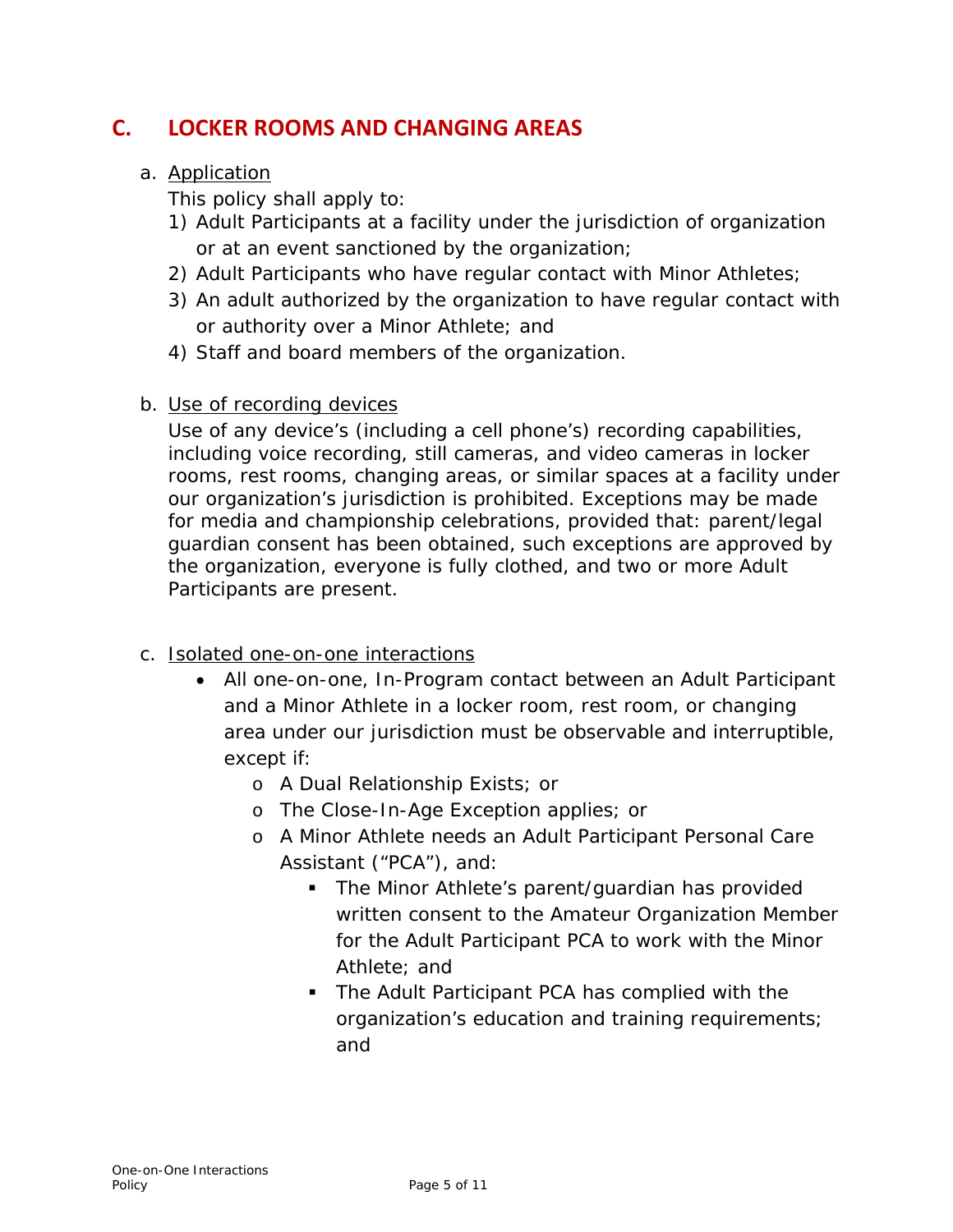- The Adult Participant PCA has complied and/or successfully cleared the with the organization's screening process.
- If our organization is using a facility that has access to a single set of such facilities, we will designate times for use by Adult Participants, if any.

### d. Undress

Under no circumstances shall an Adult Participant shower with Minor Athletes or otherwise be undressed (disrobed or partially or fully unclothed where private body parts are exposed) in front of Minor Athletes unless: a Dual Relationship exists, the Close-In-Age Exception applies, or a Minor Athlete requires a Personal Care Assistant ("PCA") and the PCA requirements set forth in above have been fulfilled.

## e. Monitoring

Our organization regularly and randomly monitors the use of locker rooms, rest rooms, and changing areas at facilities under our jurisdiction to ensure compliance with these policies. Our organization will provide a private or semi-private place for Minor Athletes to change clothes or undress at sanctioned events that include locker rooms and/or changing areas for athlete use.

#### f. Non-exclusive facility

If our organization uses a facility not under its jurisdiction (for, e.g., training or competition or similar events) and the facility is used by multiple constituents, Adult Participants are nonetheless required to adhere to the rules set forth here.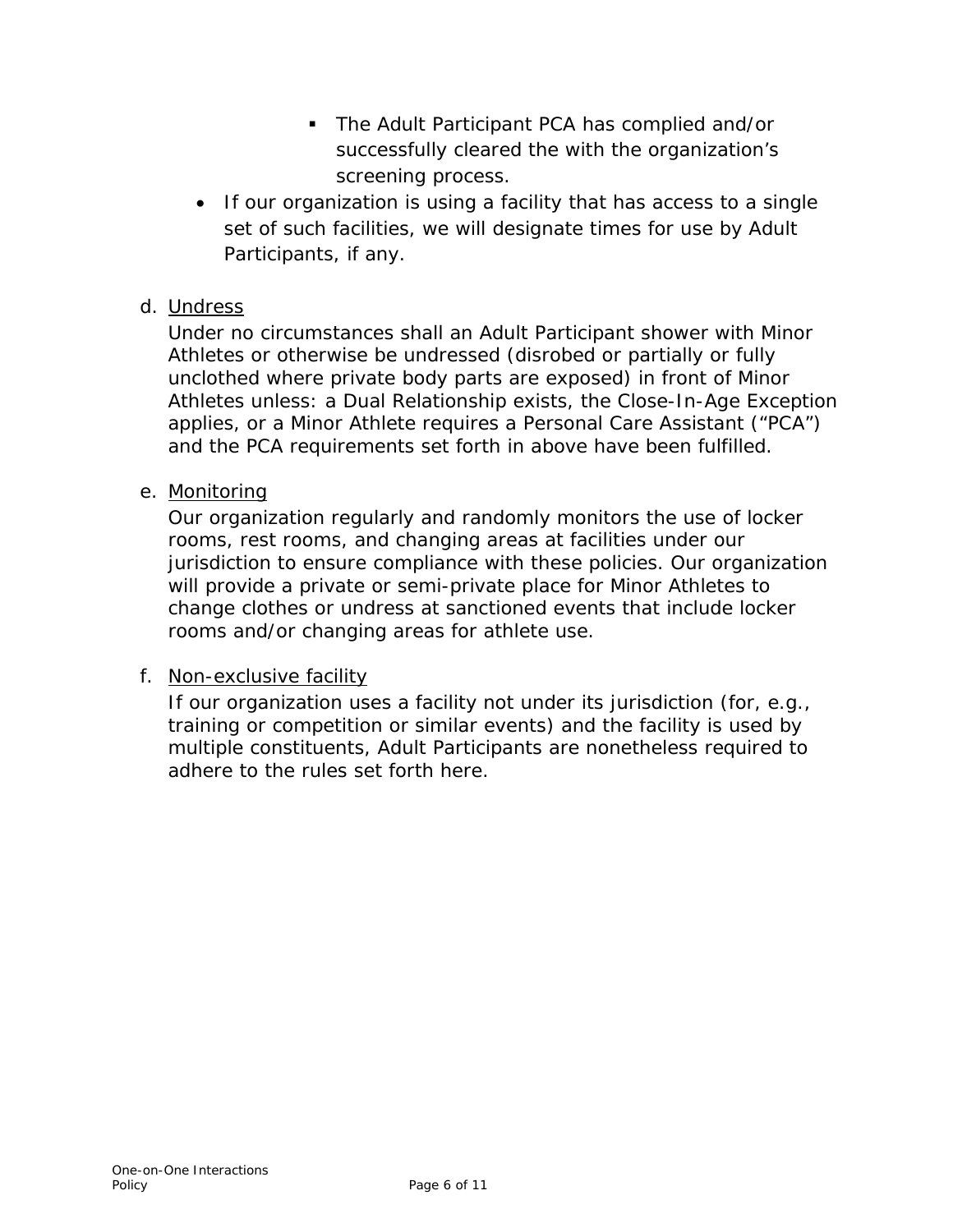# **D. ELECTRONIC COMMUNICATIONS[1](#page-6-0)**

- a. Application
	- 1) Adult Participants who have regular contact with Minor Athletes;
	- 2) An adult authorized by the organization to have regular contact with or authority over a Minor Athlete; and
	- 3) Staff and board members of the organization.
- b. Content

All electronic communication originating from Adult Participants to Minor Athletes must be open and transparent, and professional in nature.

c. Open and transparent**:** All electronic communications between an Adult Participant and a Minor Athlete must be open and transparent except if:

- A Dual Relationship Exists; or
- The Close-in-Age Exception Applies; or
- A Minor Athlete needs an Adult Participant Personal Care Assistant ("PCA"), and:
	- oThe Minor Athlete's parent/guardian has provided written consent to the Amateur Organization Member for the Adult Participant PCA to work with the Minor Athlete; and
		- **The Adult Participant PCA has complied with the** organization's education and training requirements; and
		- The Adult Participant PCA has complied and/or successfully cleared the with the organization's screening process.
- d. Open and transparent means:
	- If an Adult Participant needs to communicate directly with a Minor Athlete via electronic communications, another Adult Participant or the minor's legal guardian will be copied.
	- If a Minor Athlete communicates to the Adult Participant privately first, the Adult Participant should respond to the Minor

<span id="page-6-0"></span> $1$  Electronic communications include, but are not limited to phone calls, videoconferencing, video coaching, texting and social media.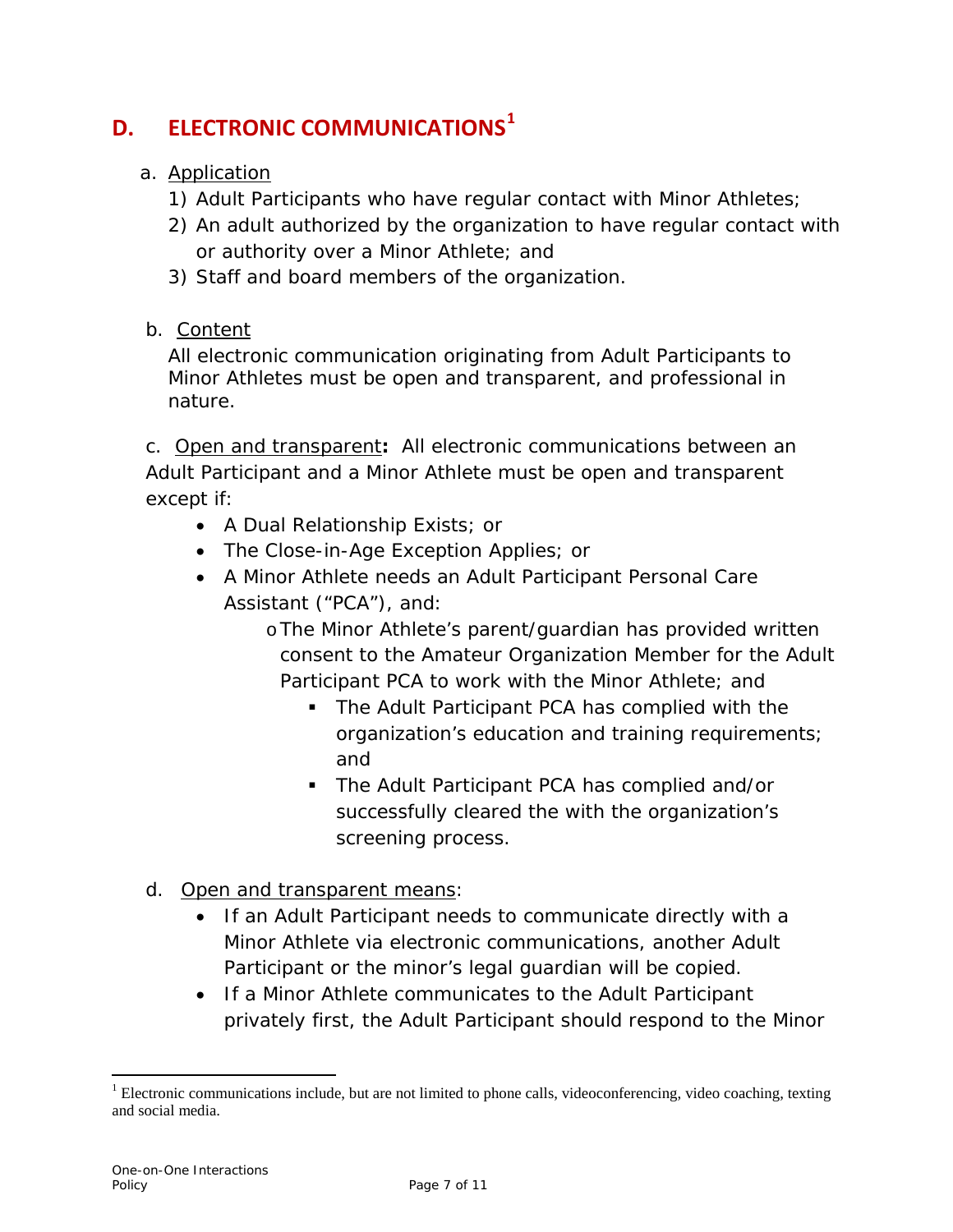Athlete with a copy to another Adult Participant or the minor's legal guardian.

- An Adult Participant communicating electronically to the entire team will copy another Adult Participant.
- Minor Athletes may "friend" the organization's official page.
- Only platforms that allow for open and transparent communication may be used to communicate with Minor Athletes.
- e. Prohibited electronic communications
	- Adult Participants are not permitted to communicate privately via electronic communications with amateur athletes who are minors, except under the exceptions above.
	- Adult Participants are not permitted to "private message," "instant message," "direct message", or send photos via Snapchat or Instagram to a Minor Athlete privately, except under the exceptions above.
	- Adult Participants are not permitted to maintain social media connections with minors; such adults are not permitted to accept new personal page requests on social media platforms from Minor Athletes and existing social media connections with Minor Athletes shall be discontinued, except under the exceptions above.
- f. Prohibited electronic communications

Legal guardians may request in writing that their child not be contacted through any form of electronic communication by the organization or by the organization's Adult Participants. The organization will abide by any such request that their child not be contacted via electronic communication, absent emergency circumstances.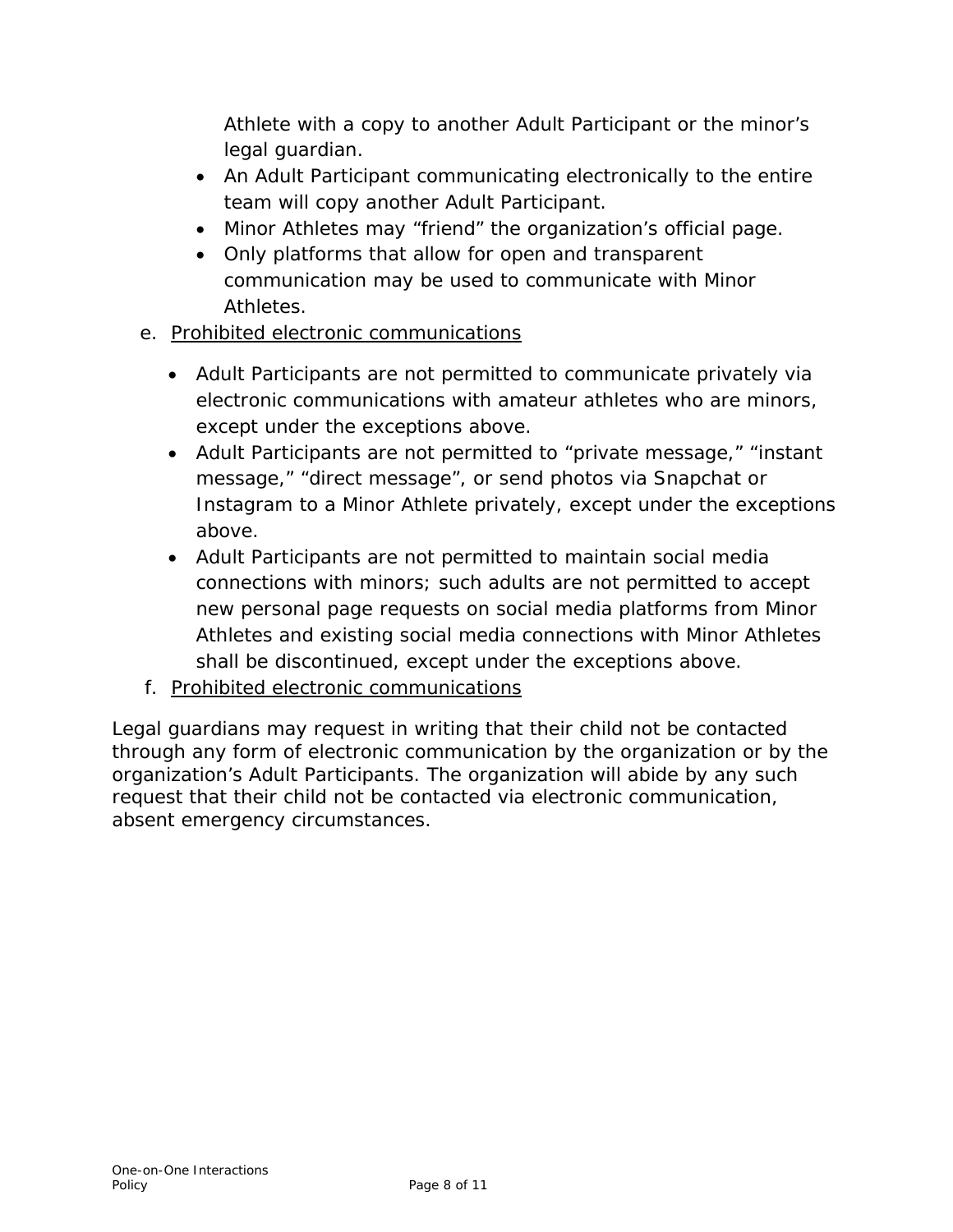# **E. TRANSPORTATION**

"Transportation" consists of travel to a meeting, training, practice, and competition that occurs locally and does not include coordinated overnight stay(s).

a. An Adult Participant cannot transport a Minor Athlete on-on-one during In-Program travel, except in the case of an emergency or if:

- A Dual Relationship Exists; or
- The Close-in-Age Exception Applies; or
- A Minor Athlete needs an Adult Participant Personal Care Assistant ("PCA"), and:
	- oThe Minor Athlete's parent/guardian has provided written consent to the Amateur Organization Member for the Adult Participant PCA to work with the Minor Athlete; and
	- oThe Adult Participant PCA has complied with the organization's education and training requirements; and
	- oThe Adult Participant PCA has complied and/or successfully cleared the with the organization's screening process.
	- oThe Adult Participant has advance, written consent to transport the Minor Athlete one-on-one obtained at least annually from the Minor Athlete's parent/guardian.
- b. Adult Participants who are not also acting as a legal guardian, shall not ride in a vehicle alone with an unrelated Minor Athlete, absent emergency circumstances, and may only drive with at least two other Minor Athletes or another Adult Participant at all times, unless otherwise agreed to in writing by the Minor Athlete's parent/legal guardian at least annually.
- c. Minor Athlete(s) or their parent/guardian can withdraw consent at any time.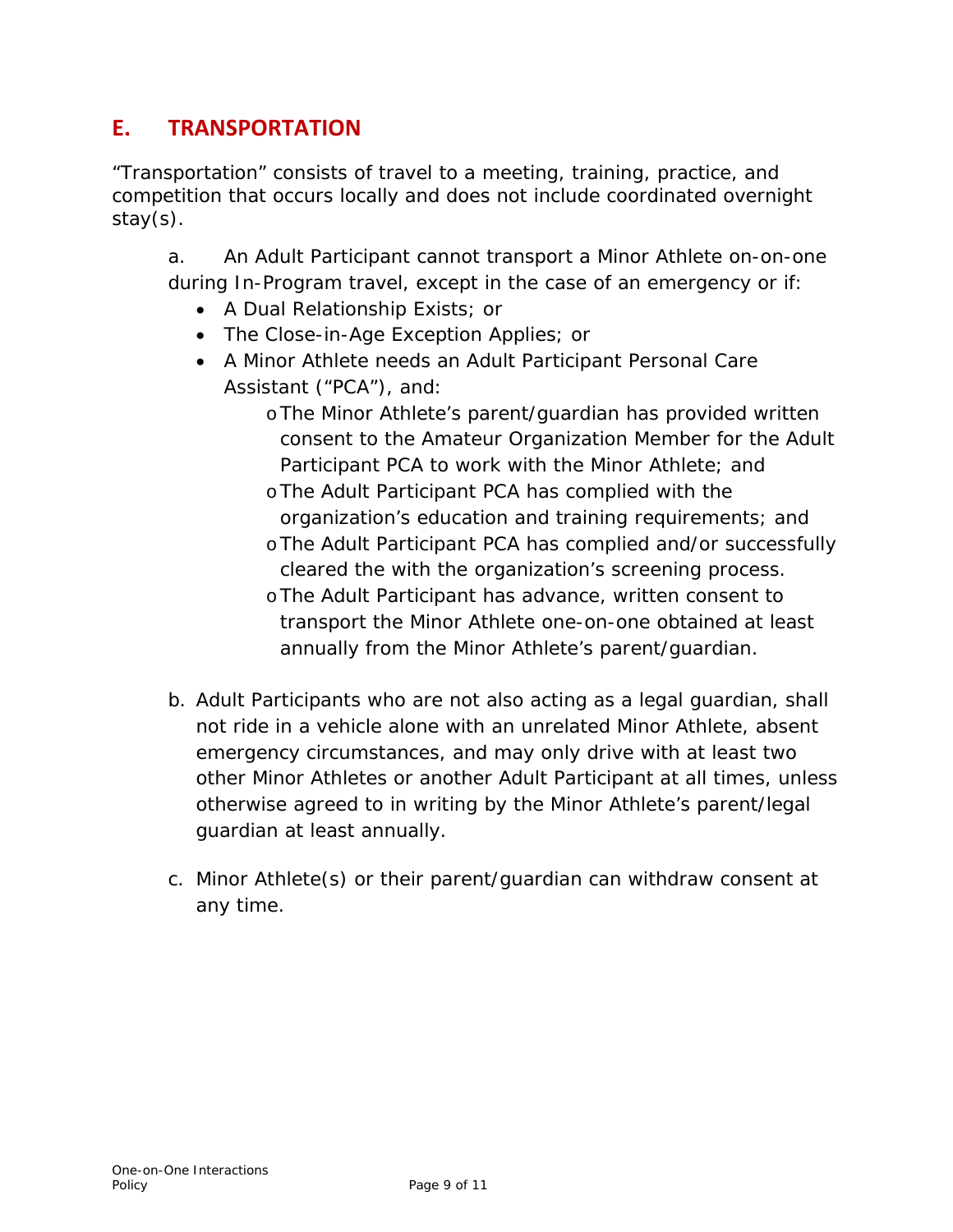# **F. LODGING**

"Lodging" is team travel to a competition or other team activity that the organization plans and supervises, and that requires an overnight stay or use of a hotel.

a. Hotel Rooms and Other Sleeping Arrangements**:** All In-Program Contact at a hotel or lodging site between an Adult Participant and a Minor Athlete must be observable and interruptible, and an Adult Participant cannot share a hotel room or otherwise sleep in the same room with a Minor Athlete(s), except if:

- A Dual Relationship Exists; or
- The Close-in-Age Exception Applies; or
- A Minor Athlete needs an Adult Participant Personal Care Assistant ("PCA"), and:
	- oThe Minor Athlete's parent/guardian has provided written consent to the Amateur Organization Member for the Adult Participant PCA to work with the Minor Athlete; and
	- oThe Adult Participant PCA has complied with the organization's education and training requirements; and
	- oThe Adult Participant PCA has complied and/or successfully cleared the with the organization's screening process.
	- oThe Adult Participant has advance, written consent for the lodging arrangement.

b. Written consent from a Minor Athlete's parent/guardian must be obtained for all In-Program lodging at least annually.

c. Monitoring or Room Checks During In-Program Travel: If the organization, club, or team performs room checks during In-Program lodging, the One-on-One Interaction Policy must be followed and at least two adults must be present for the room checks.

d. Additional Requirements for Lodging Authorized by the **Organization** 

• Participating Adults who travel with the organization must successfully pass screening requirements consistent with the organization's Policies.